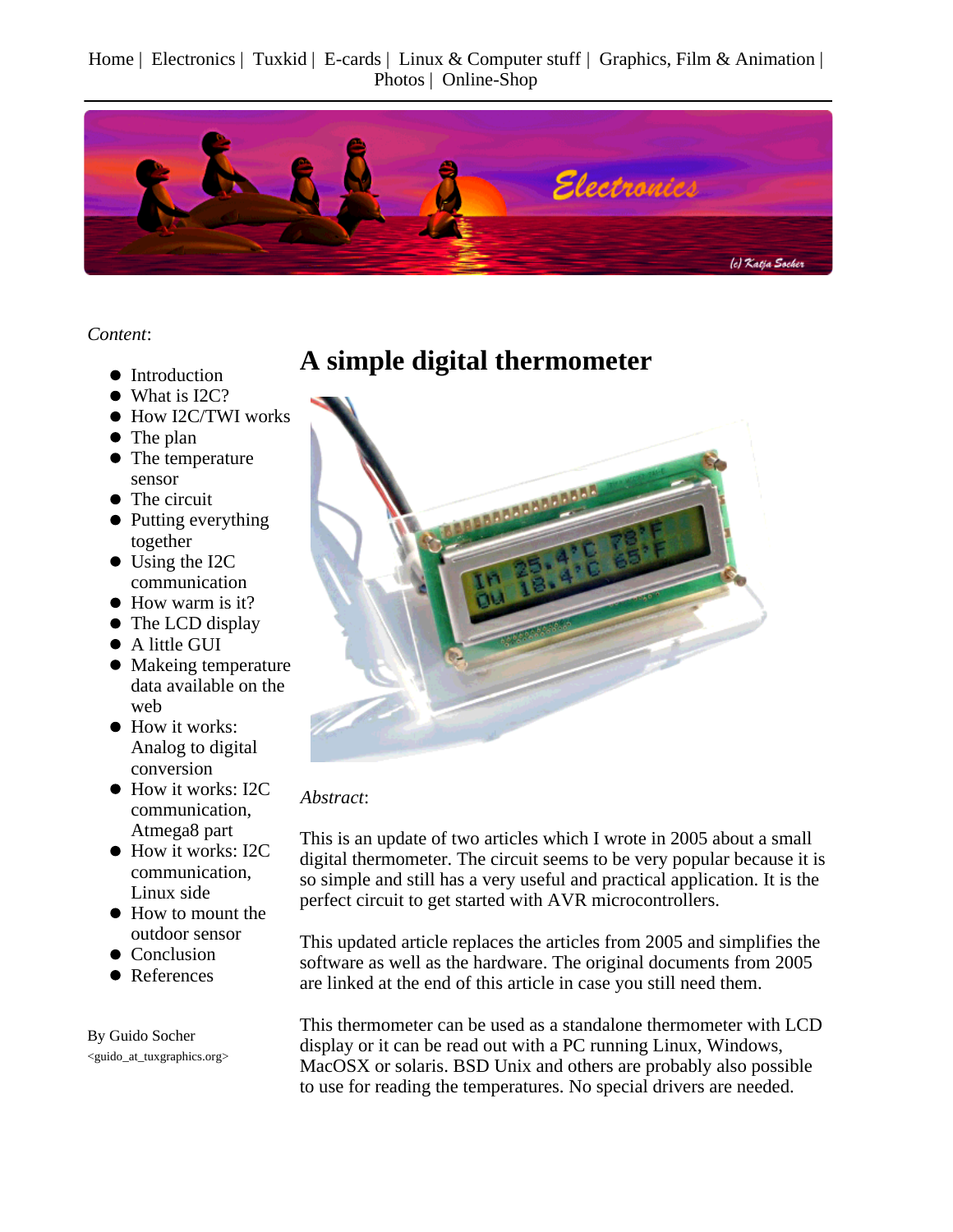**\_\_\_\_\_\_\_\_\_\_\_\_\_\_\_\_\_ \_\_\_\_\_\_\_\_\_\_\_\_\_\_\_\_\_ \_\_\_\_\_\_\_\_\_\_\_\_\_\_\_\_\_**

# **Introduction**

When you use such an advanced device as a microcontroller to measure analog or digital signals then you want of course interfaces to evaluate the data or send commands to the microcontroller. In all the articles presented here in the past we always used rs232 communication with the UART that is included in the microcontroller. The problem is that this requires an additional MAX232 chip, 4 extra capacitors and an external crystal osciallator for the microcontroller. In any case it is a lot of extra parts..... and we can avoid them!

We go here for connectivity via I2C because it is reliable and really easy to build. The amount of data to transfer between PC and microcontroller is very small (just a few bytes). Speed is therefore no issue at all.

The LCD display is optional. The software is written such that it is identical for the hardware with and without the LCD display.

### **What is I2C?**

I2C (prounouce "eye-square-see") is a two-wire bidirectional communication interface. It was invented by Philips and they have protected this name. This is why other manufacturers use a different name for the same protocol. Atmel calls I2C "two wire interface" (TWI).

Many of you might already be using I2C on their PCs without knowing it. All modern motherboards have an I2C bus to read temperatures, fan speed, information about available memory.... all kind of hardware information. This I2C bus is unfortunately not available on the outside of the PC (there is no physical connector). Therefore we will have to use something else.

# **How I2C/TWI works**

The datasheet of the Atmega8 (see references) has actually a very detailed description starting on page 160. I will therefore present here just an overview. After this overview you will be able to understand the description in the datasheet.

On the I2C bus you always have one master and one or several slave devices. The master is the device that initiates the communication and controls the clock. The two wires of this bus are called SDA (data line) and SCL (clock line). Each of the devices on the bus must be powered independently (same as with traditional rs232 communication). The two lines of the bus are normally connected via 4.7K pullup resistors to logically "High" (+5V for 5V ICs). This gives an electrical "or" connection between all the devices. A device just puls a line to GND when it wants to transmit a 0 or leaves it "High" when it sends a 1.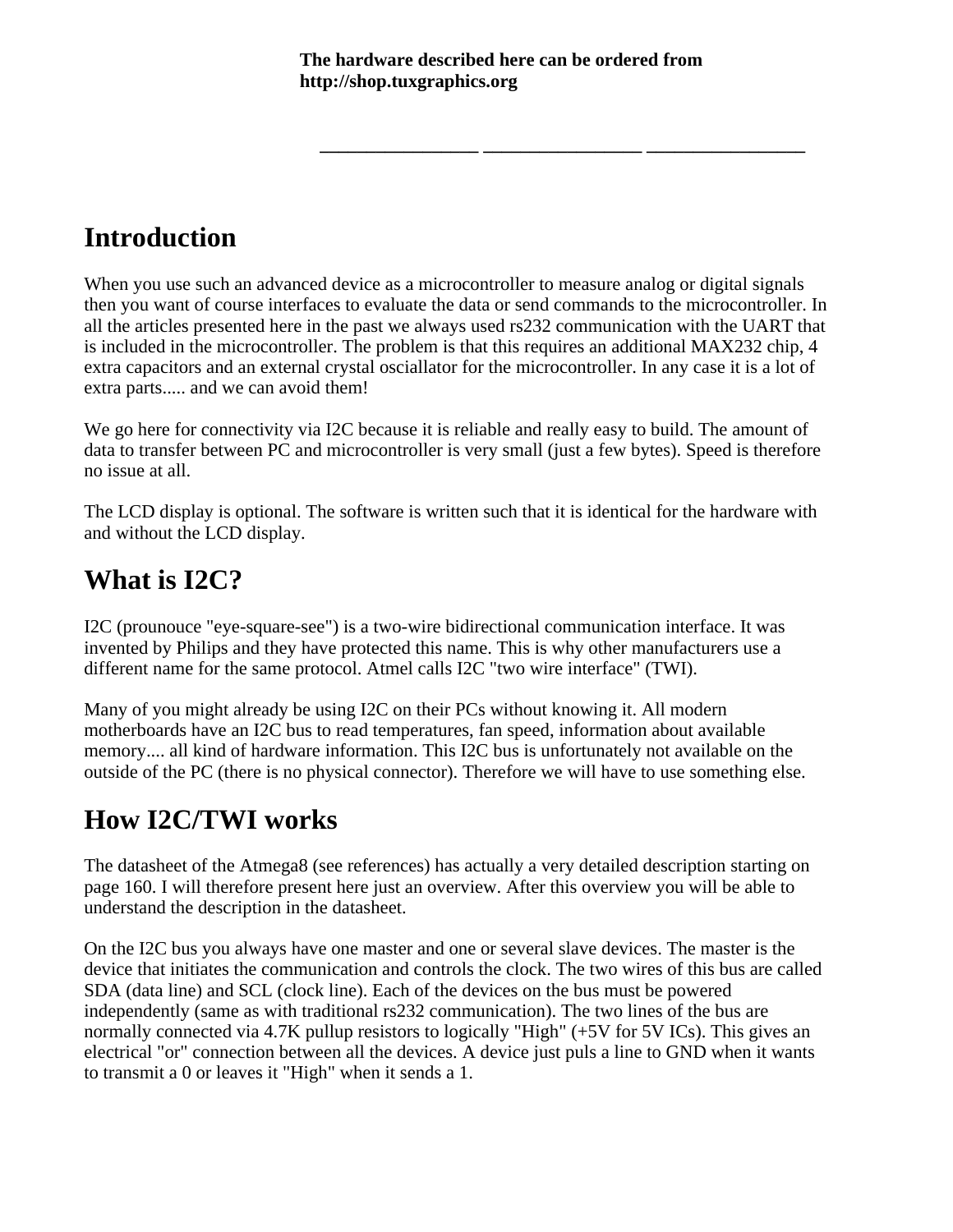The master starts a communication by sending a pattern called "start condition" and then addresses the device it wants to talk to. Each device on the bus has a 7 bit unique address. After that the master sends a bit which indicates if it wants to read or write data. The slave will now acknowledge that it has understood the master by sending an ack-bit. In other words we have now seen 9 bits of data on the bus (7 address bits + read\_bit + ack-bit):

```
| start | 7-bit slave adr | read_data bit | wait for ack | ... data comes here
```
What's next?

Next we can receive or transmit data. Data is always a multiple of 8 bits (1 byte) and must be acknowledged by an ack-bit. In other words we will always see 9-bit packets on the bus. When the communication is over then the master must transmit a "stop condition". In other words the master must know how much data will come when it reads data from a slave. This is however not a problem since you can transmit this information inside the user protocol. We will e.g use the zero byte at the end of a string to indicate that there is no more data.

The data on the SDA wire is valid while the SCL is 1. Like this:

```
SDA H -\ \qquad /---\ \qquad /---\ \qquad /---\
 L \-----/ \---/ \--------/ \------....
SCL H ----\ /-\rangle /-\rangle /-\rangle /-\rangle /-\rangle /-\rangleL \setminus---/ \setminus-----/ \setminus---/ \setminus--/ \setminus-....
 | START | 1 | 1 | 0 | 1 | 0 |
```
One of the best things about this protocol is that you do not need a precise and synchronous clock signal. The protocol does still work when there is a little bit jitter in the clock signal.

Exactly this property makes it possible to implement the I2C protocol in a user space application without the need for a kernel driver or special hardware (like a UART). Cool isn't it?

# **The plan**

As said before we cannot use the PCs internal I2C bus but we can use any external interface where we can send and receive individual data bits. We will just use the RS232 hardware interface of our PC. In other words our communication interface is RS232 but we save the MAX232 hardware, capacitors, etc...

A USB to RS232 converter can be used if you PC does not have a RS232 port.

The LCD display is optional but if you add one then you can use this as well as a standalone thermometer with local LCD display.

#### **The temperature sensor**

It is possible to get already calibrated temperature sensors (some of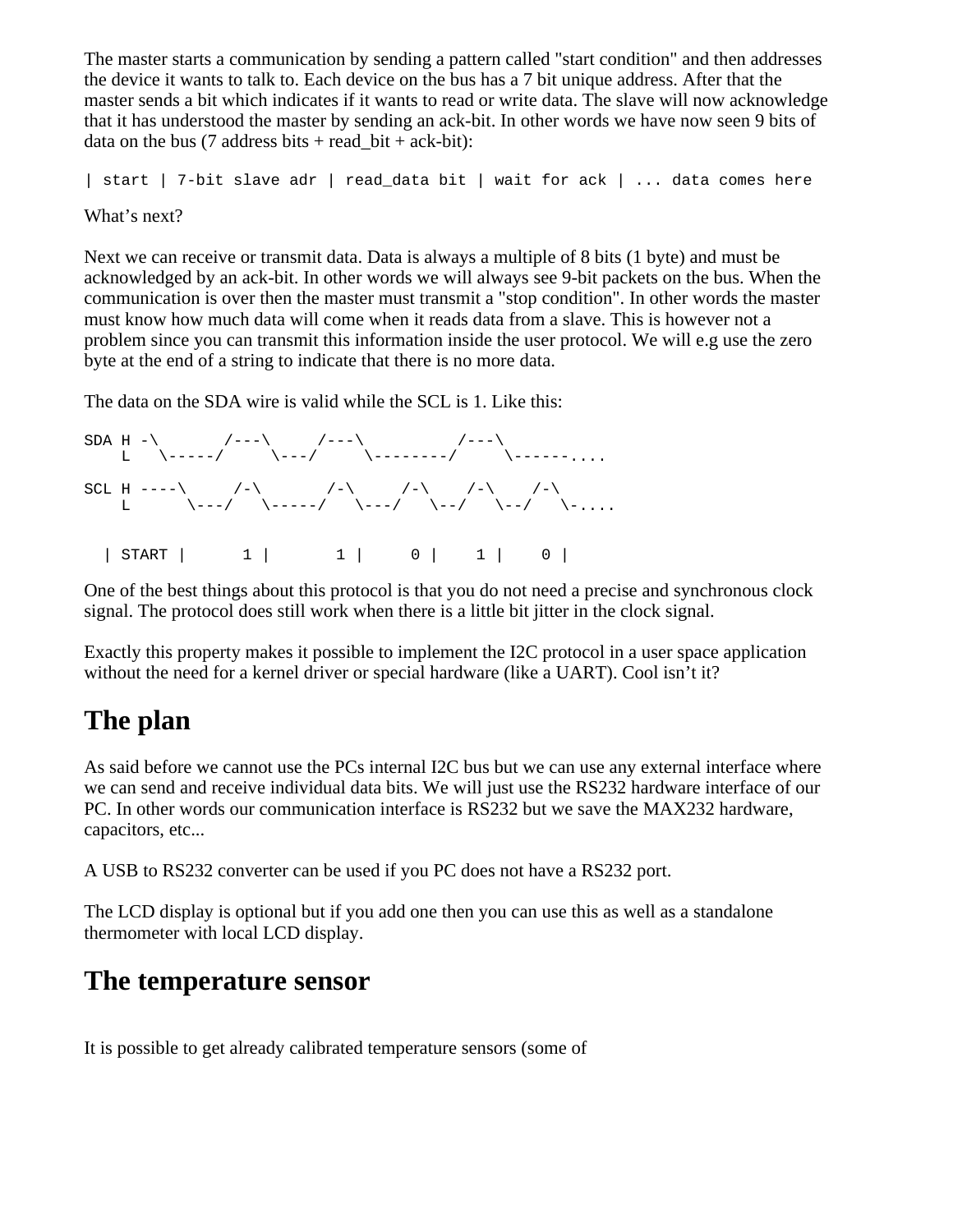It is possible to get already calibrated temperature sensors (some of which talk I2C ;-) but they are quite expensive. NTCs are cheaper and almost as good even without individual calibration. If you calibrate them a bit then it is possible to achieve accuracy behind the decimal point.

One problem with NTCs is that they are non linear. It is however just a matter of semiconductor physics to find the right formula to correct the non linear curve. The microcontroller is a little computer therefore mathematical operations are not a problem. NTCs are temperature dependent resistors. The value R of the NTC at a given temperature is:

$$
R = R_N e^{B(\frac{1}{T} - \frac{1}{T_N})}
$$

where

$$
R_N = \text{Value of NTC at } T_N
$$
\n
$$
T_N = 25 \frac{e}{K} + 273 K
$$
\n
$$
B = \text{see database of NTC}
$$
\n
$$
T = T_C + 273 K
$$

thus  $T_{c}$ can be written as

$$
T_C = \frac{1}{\frac{1}{B}\ln(\frac{R}{R_N}) + \frac{1}{T_N + 273}} - 273
$$

T or Tc is the temperature value that we are looking for. Rn is the resistive value of the NTC at 25'C. You can buy 4k7, 10K, ... NTCs so Rn is this value.

## **The circuit**

Most of the components are actually for the power supply part. We need a stable reference voltage for the NTCs otherwise the temperature readings will not be accurate.

There is also an LED connected. It does not cost much and is really useful for basic debugging and initial hardware test. The hardware test program test-led.c just causes the LED to blink and is part of the software package (see download at the end of this article).

The analog to digital converter in the microcontroller is used to measure the voltage on the NTC which will then be converted into a temperature value.

The Atmega8 has two options on what is used as a reference voltage for the analog to digital converter. It can use either the 5V (AVcc) or an internal 2.56V reference. For the inside temperatures we will not need a temperature range which is as big as for the outside sensor. +10'C



NTCs are small and cheap with reasonable accuracy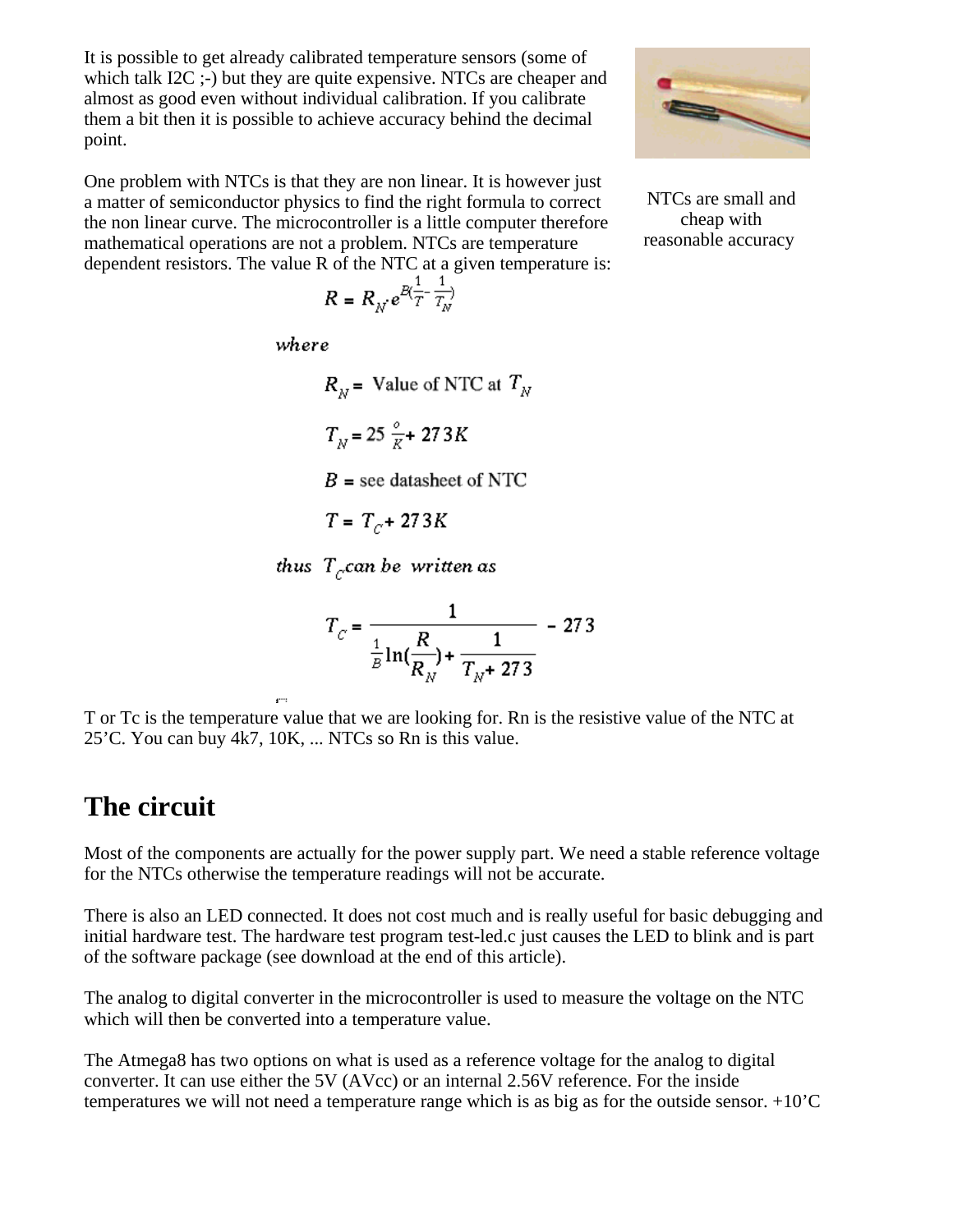to +40'C should normally be sufficient. We can therefore use the 2.56V reference when we measure the indoor sensor. This gives very high accuracy as the 1024 possible digital values are then spread over only 0-2.56V that is we get a resolution of 2.5mV (more accurate than most digital voltmeters!).

The CD-pin on the RS232 is an input line and it is connected to SDA on the I2C bus. We use it to read data from the microcontroller. DTR and RTS are output lines. When the PC puts data-bits on the SDA line then it just toggles DTR. The I2C-master (here the linux PC) controls the SCL (clock) line. In other words the clock line is an output line on the rs232.



Circuit diagram. Click on the diagram for a more detailed view in PDF. Note: The LCD display is optional. Just connect nothing if you do not want to use the LCD display.

# **Putting everything together**

When you assemble the circuit then pay attention to the parts where polarity is important: Electrolyte capactitors, the diode, 78L05, LED and the microcontroller.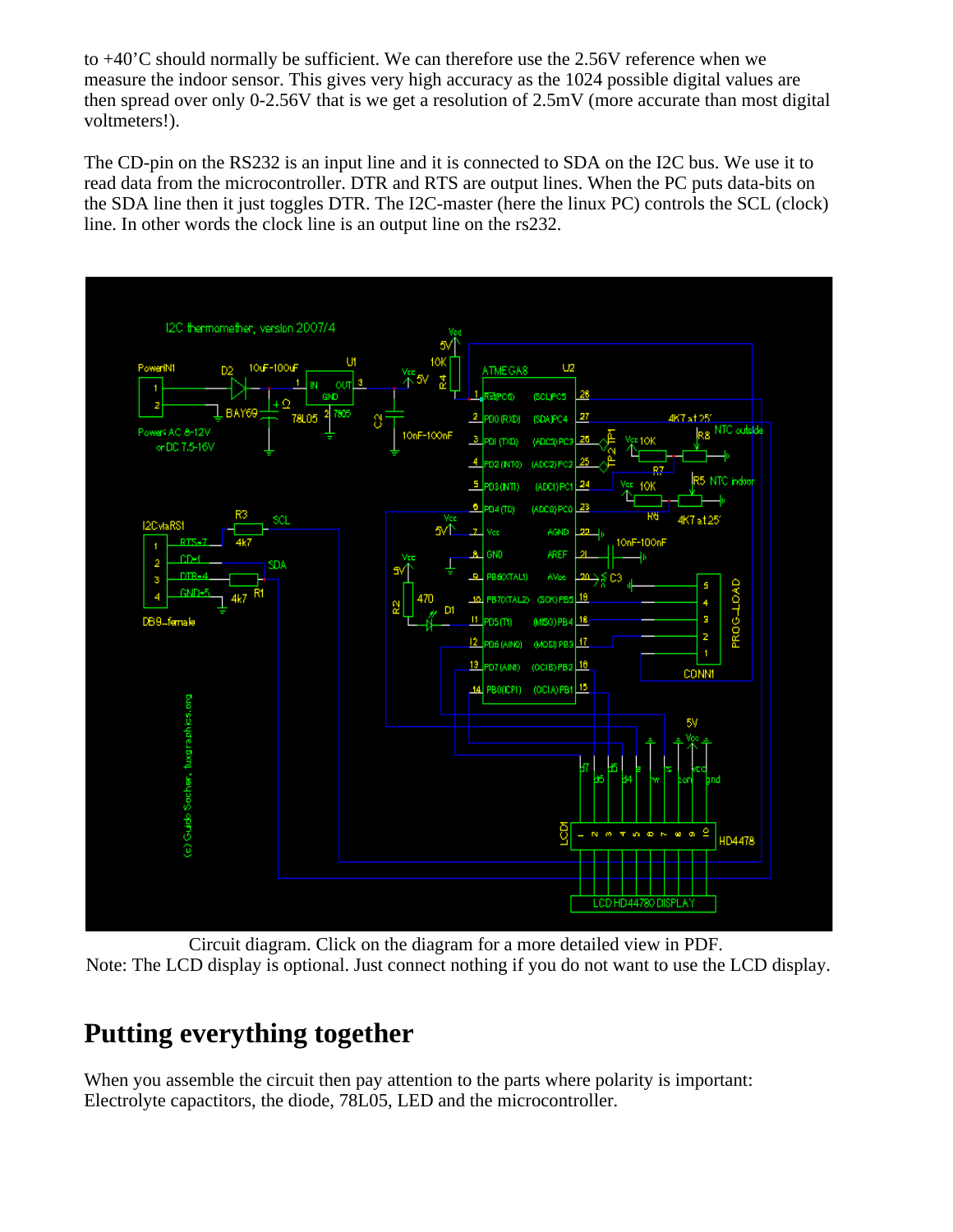Before you solder the microcontroller onto the board you should verify the power supply part. If this does not work you will not only get incorrect temperature readings but you may also destroy the microcontroller. Therefore connect external power (e.g a 9V battery) and verify with a voltmeter that you get exactly 5V on the socket pin of the microcontroller. As a next step connect the circuit to the rs232 port of your linux PC and run the porgram i2c\_rs232\_pintest with various combinations of signals.

i2c\_rs232\_pintest -d 1 -c 1 i2c\_rs232\_pintest -d 0 -c 1 i2c\_rs232\_pintest -d 1 -c 0

This program sets the voltage levels on the RTS (used as SCL, option -c) and DTR (used as SDA, option -d) pins of the rs232 port. The rs232 port has voltage levels of about +/- 10V. Behind the Z-diode you should however measure only -0.7 for a logical zero and +4-5V for a logical one.

Insert the microcontroller only after your circuit has passed the above tests.



The complete circuit without LCD display

# **Using the I2C communication**

Download (see references) the linuxI2Ctemp tar.gz file and unpack it. The I2C communication is implemented in 2 files:

i2c avr.c -- the i2c statemachine for the atmega8 i2c\_m.c -- the complete i2c protocol on the linux side

I have given the atmega8 the slave address "3". To send the string "hello" to the atmega8 you would execute the following C functions:

```
address_slave(3,0); // tell the slave that we will send something
i2c tx string("hello");
i2cstop(); // release the i2c bus
on the microcontroller side you would receive this "hello" string with
i2c get received data(rec buf);
```
Very easy. Reading data from the microcontroller is similar. Look at the file i2ctemp\_avr\_main.c to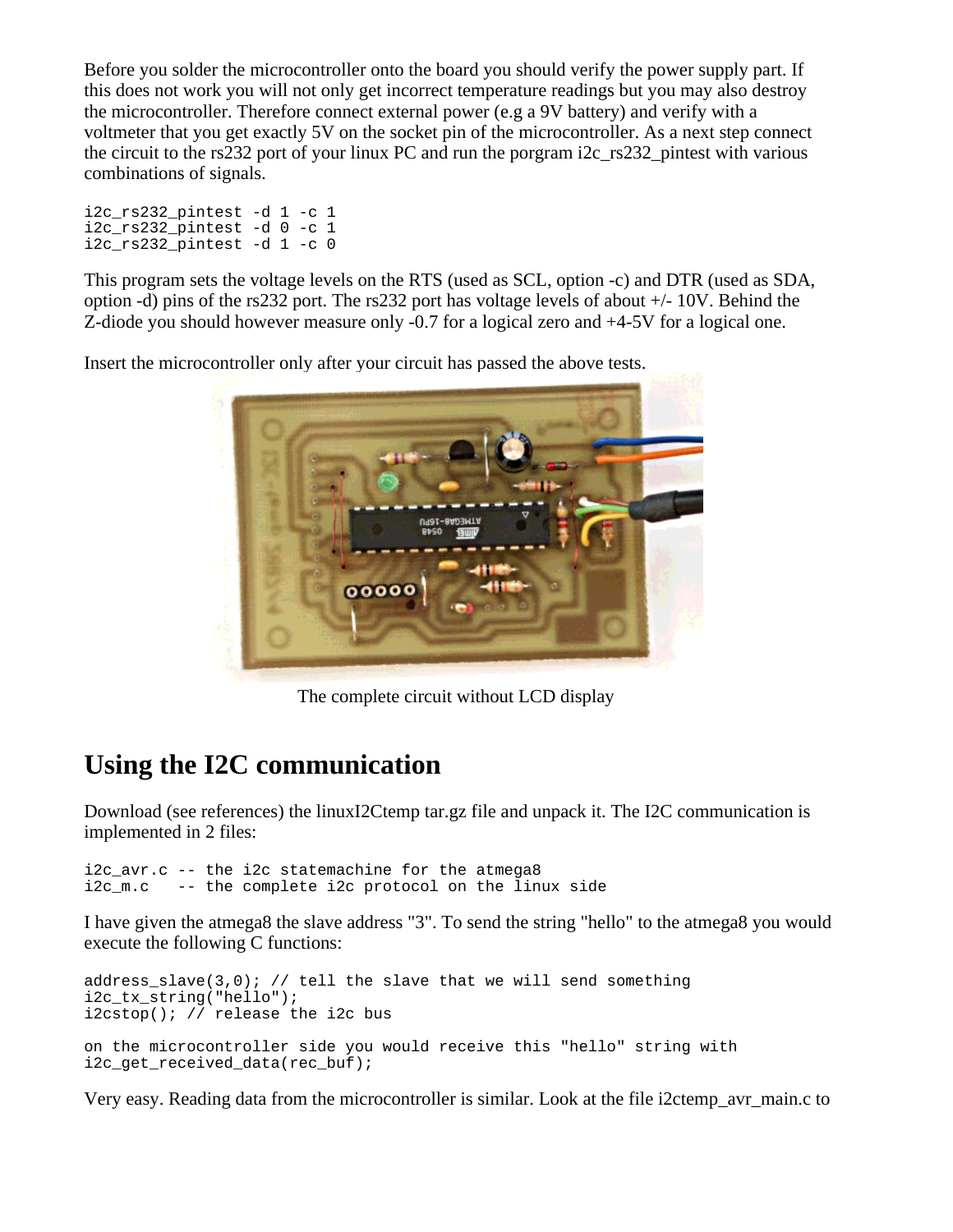see how it works when the temperature readings are done.

#### **How warm is it?**

To compile and load the code for the microcontroller run the following commands from the linuxI2Ctemp package directory.

make make load

Compile the two programs i2c\_rs232\_pintest and i2ctemp\_linux

```
make i2c_rs232_pintest
make i2ctemp_linux
```
... or just use the pre-compiled versions in the "bin" subdirectory.

To read temperatures simply run:

i2ctemp\_linux

... and it will print indoor and outdoor temperatures. To make this data available on a website I suggest to not directly run i2ctemp linux from the webserver because the i2c communication is very slow. Instead run it from a cron job and write from there to a html file. An example script is included in the README file of the linuxI2Ctemp package.

## **The LCD display**

For the LCD display we use a HD44780 compatible display as it was already used in previous articles. These displays are very easy to use in combination with microcontrollers because you can send them ASCII characters.

I use the same LCD driver code as in all previous articles. The files which implement this LCD driver are lcd.c lcd.h and lcd\_hw.h. They are in the package which you can download at the end of this article. The interface for this code is really easy to use:

```
// call this once:
// initialize LCD display, cursor off
lcd_init(LCD_DISP_ON);
// to write some text we first clear
// the display:
lcd clrscr();
lcd_puts("Ok the LCD");
// go to the second line:
ledgotoxy(0,1);lcd_puts("works!");
```
The software is written such that it works with both 16x2 and 20x2 LCD displays.

There is also a test-lcd.c program which can be use to test the LCD display. After loading the corresponding test-lcd.hex file into the microcontroller you should see "=OK=" on the display.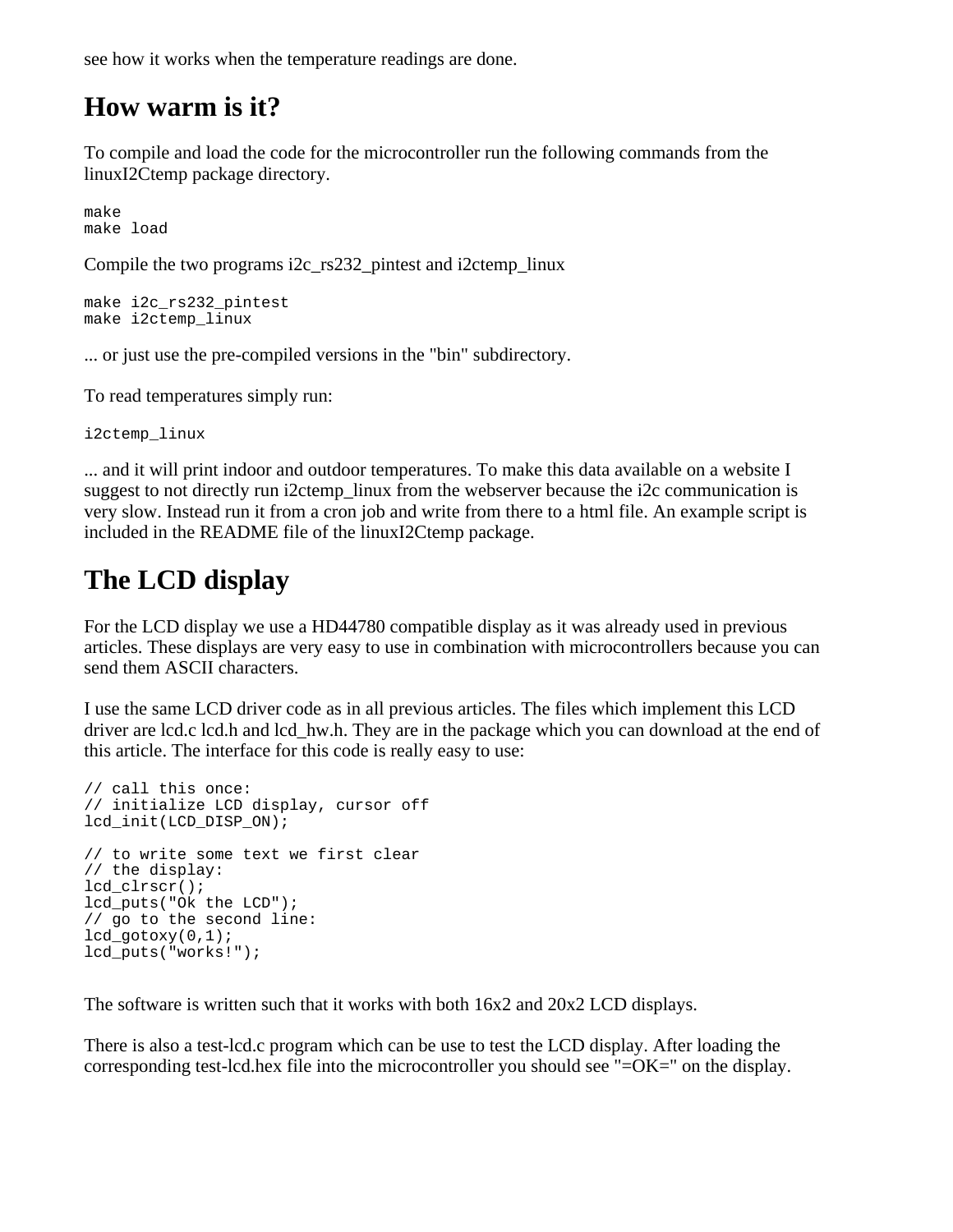

The complete circuit with LCD display

The LCD display has a contrast pin. Connecting this pin to GND results in maximum darkness of the display. The total darkness off the display depends however very much on the make of the display, the viewing angle and power supply voltage level. A change of 0.2V results already in a noticeable change of display darkness. In most cases it is quite OK to connect the "CON" pin directly to GND.

If that gives however a too dark display then add a voltage divider as shown here:



Since the CON pin is normally directly next to the VCC pin the easiest solution is to solder the 10K resistors directly to the display and insert the 270 Ohm resistor in the wire that goes to the CON pin.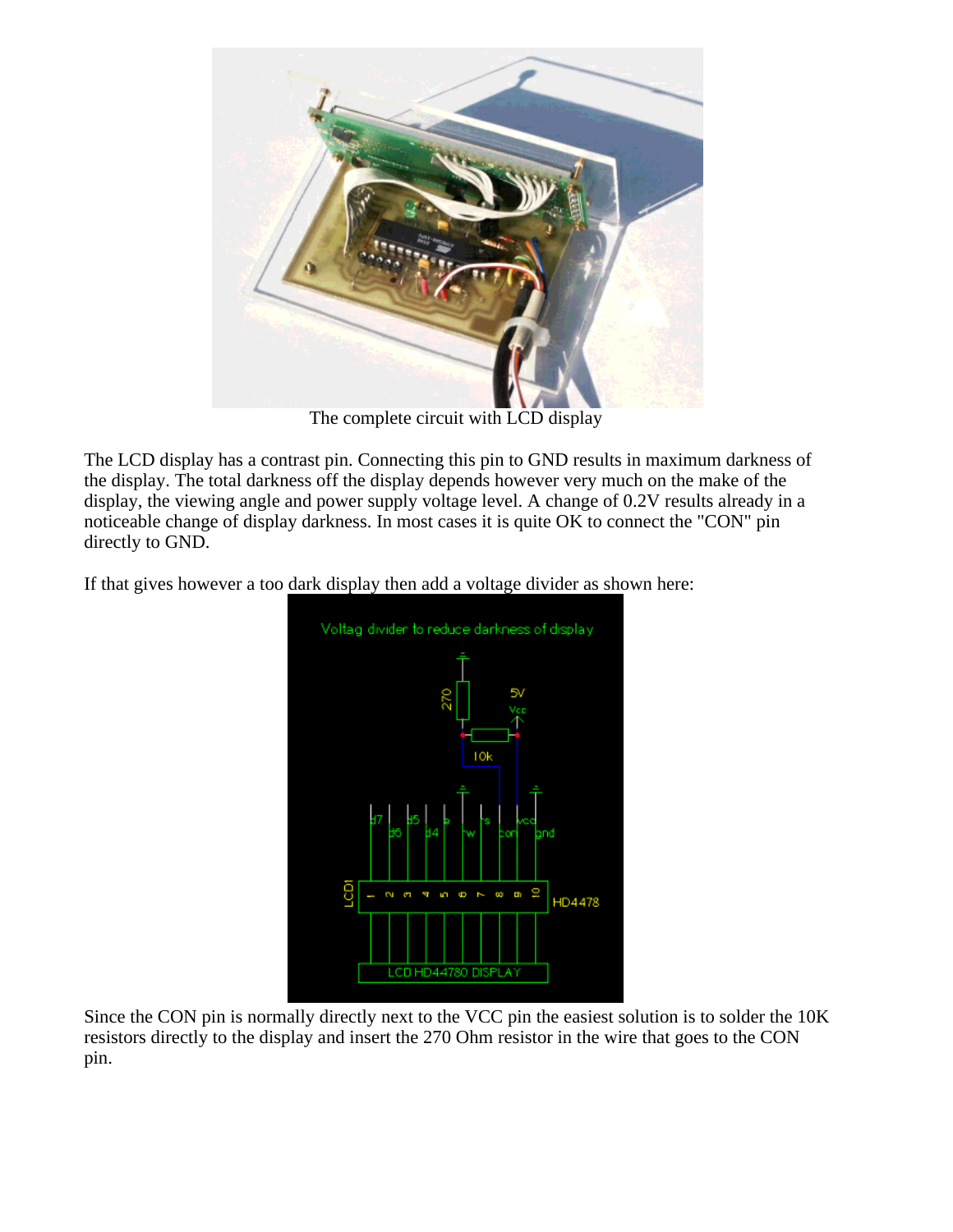# **A little GUI**

For those wo would like to have GUI on their desktop I made a really simple gui. It consists just of 2 labels which are used to display the two line output of i2ctemp\_linux command (the i2ctemp\_linux is the command which read the temperatures from the circuit via I2C):



Now we have a really cool thermometer. With a lot of possibilities:

- You can read the temperature locally from the display
- You can have a little GUI on your desktop
- You can write values with a cronjob to a log file to get long term statistics

I will now use the rest of this ariticle to explain a bit the internals of the software.

### **Makeing temperature data available on the web**

You should not run i2ctemp linux directly from the webserver. It is too slow. Instead add a contab entry which runs a script to generate an appropriate webpage e.g every 15 minutes:

The script to run from contab:

```
#!/bin/sh
webpagefile=/home/httpd/html/temp.html
echo "<h2>Local temperatures</h2><pre>" > $webpagefile
i2ctemp linux | sed -e 's/i=/inside /;s/o=/outside /' >> $webpagefile
echo "---------" >> $webpagefile
date >> $webpagefile
echo "</pre>" >> $webpagefile
```
Copy the i2ctemp linux program to /usr/bin and run the above script e.g from a crontab entry which looks like this (load a file containing this line with the command crontab):

1,15,30,45 \* \* \* \* /the/above/listed/scriptfile

### **How it works: Analog to digital conversion**

The Atmega8 supports two modes. In the continous mode it permanently measures the analog signals and just triggers an interrupt when the measurement is ready. The application software can then use this interrupt to quickly copy the result from two registers into a variable.

The other mode is the so called single shot mode. Here only one conversion is done. The single shot mode is still pretty fast. Including the setup time of the required registers before and the reading out you can still get 100 conversion per second. This is more than fast enough for us. So we use this mode because it is easier to use in functional programming. We just call a function and it returns the ADC values.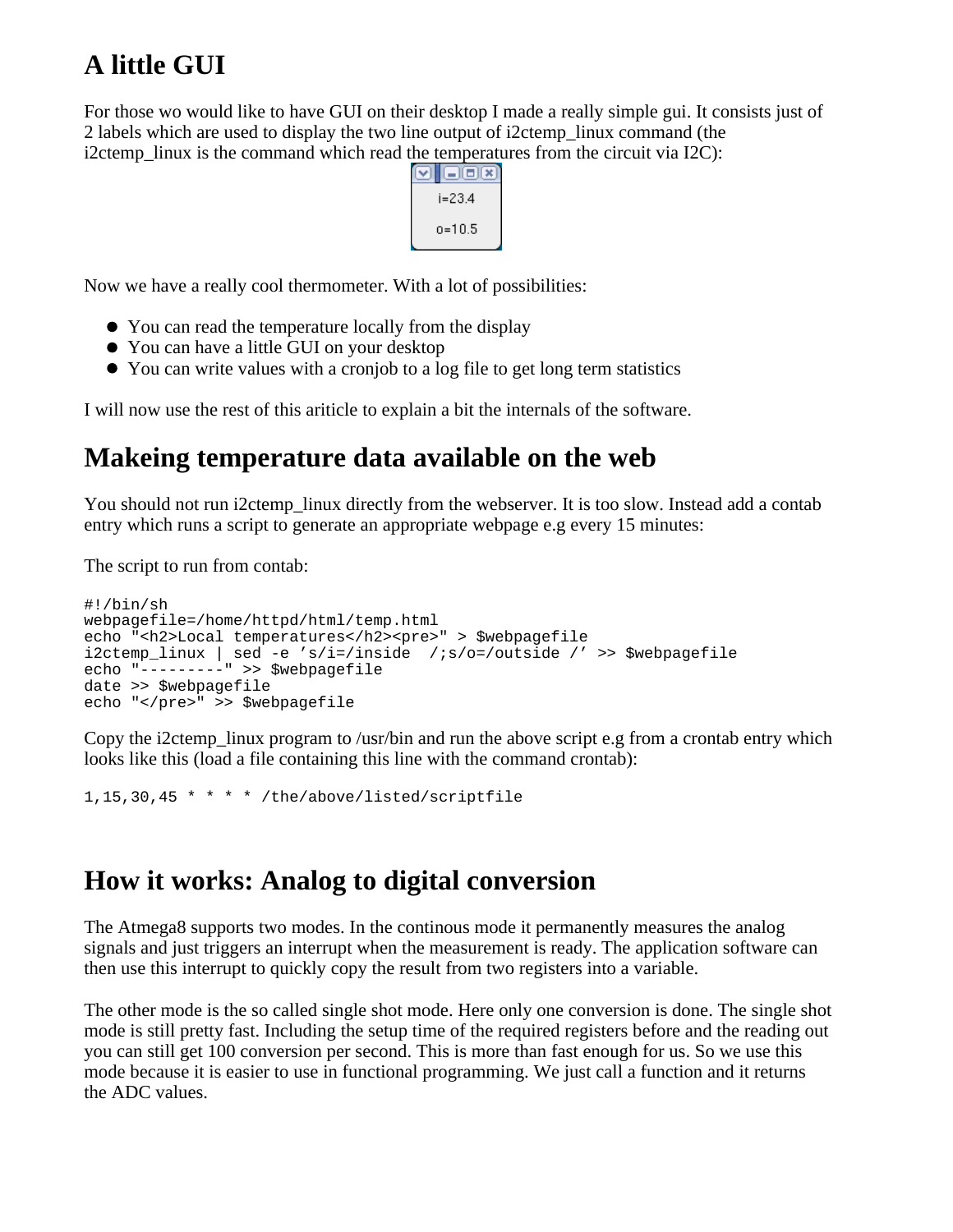The Atmega8 has analog input pins ADC0 to ADC3. In addition to this there are the pins AGND (analog ground, connected to normal ground), AREF (the reference voltage) and AVCC (connected to  $+5V$ ).

During analog to digital conversion the analog signal is compared with AREF. An analog signal equal to AREF corresponds to a digital value of 1023. AREF can be any external reference between 0 and 5V. Without the use of an external reference you can still do precise conversion by either using an internal reference (2.56V) or AVCC. What is used is decided in the software via the REFS0 and REFS1 bits in the ADMUX register.

The analog to digital converter can convert one of the input lines ADC0-ADC3 at a time. Before you start conversion you have to set bits in the ADMUX register to tell the chip which channel to use.

A simple analog to digital conversion would then look like this:

```
unsigned char channel=0; // measure ADC0
int analog_result;
// use internal 2.56V ref:
ADMUX=(1<<REFS1)|(1<<REFS0)|(channel & 0x0f);
// ADCSR: ADC Control and Status Register
// ADPS2..ADPS0: ADC frequency Prescaler Select Bits
// ADEN: Analog Digital Converter Enable, set this before setting ADSC
ADCSR=(1<<ADEN)|(1<<ADPS2);
// start conversion
\text{ADCSR} = (1\text{<<ADSC});
while(bit is set(ADCSR,ADSC)); // wait for result
adlow=ADCL; // read low first !!
adhigh=ADCH;
analog result=((adhigh<<8)|(adlow & 0xFF));
```
As a software designer you must watch out that you read the lower 8 bits first as the microcontroller has some locking mechanism to simulate "atomic" reading. After this we have the analog to digital conversion result available as a number in the analog\_result variable. This can the be used elsewhere in the program. Very easy.

The ADPS register (ADC clock pre-scaler bits) must be set such that the clock frequency divided by the pre-scale factor is a value between 50 and 200 KHz. The division factor is 2^ADPS (two to the power of the ADPS bits value). The above setting  $(ADPS2=1, ADPS1=0, ADPS0=0 = decimal$  $4 \rightarrow 2^4 = 16 \rightarrow$  division factor = 16) is good for a clock frequency of 1MHz.

The Atmega8 has several possibilities for reference voltage selection. The reference voltage is compared against our analog input voltage. It is the voltage that corresponds to a digital value of 1023.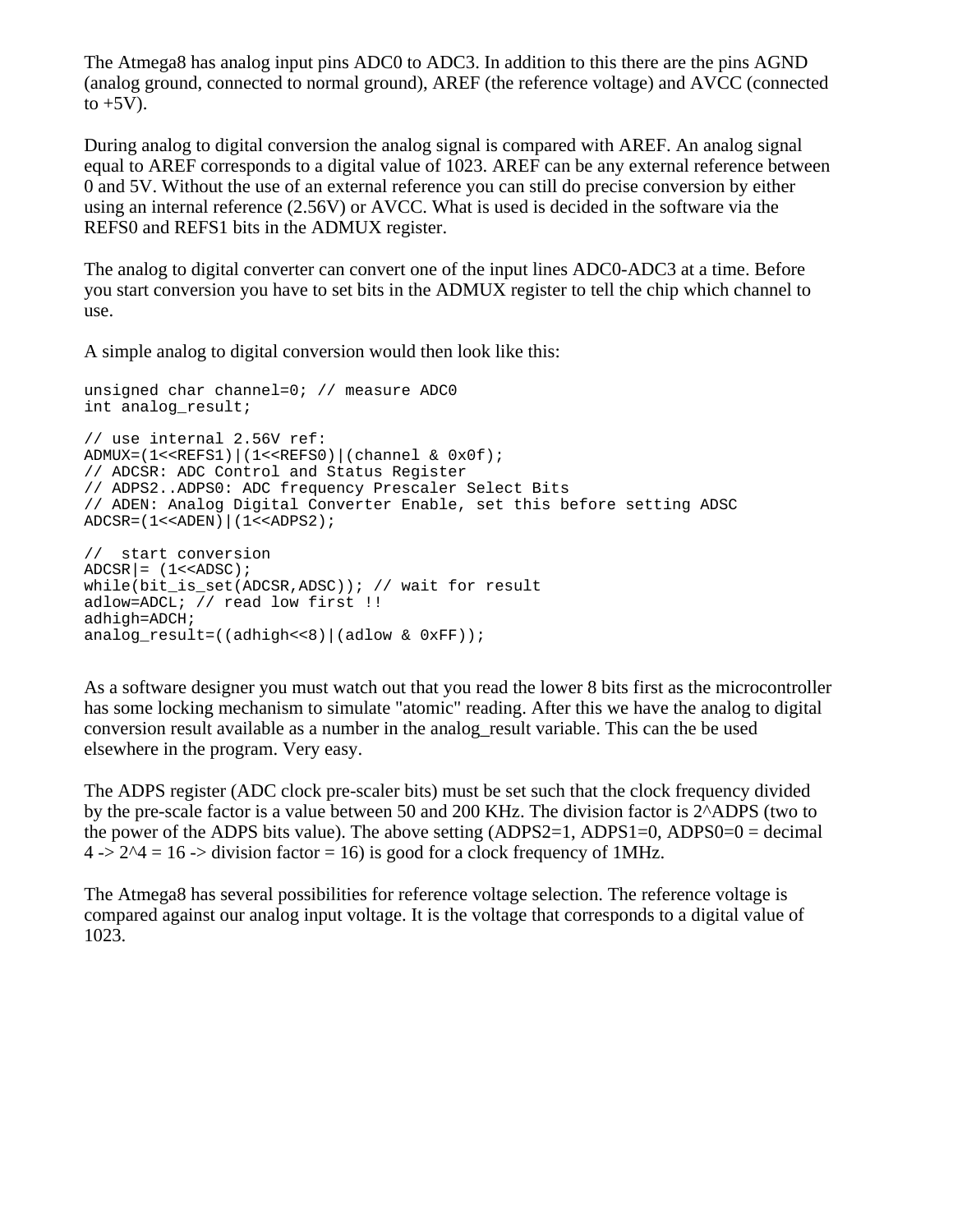| $REFS0=0$ ,             | use external AREF, Internal Vref                                                      |
|-------------------------|---------------------------------------------------------------------------------------|
| $REFS1=0$               | turned off                                                                            |
| $REFS0=0,$              | AVCC with optional external                                                           |
| $REFS1=1$               | capacitor at AREF pin                                                                 |
| $REFS0=1,$<br>$REFS1=1$ | Internal 2.56V Voltage Reference<br>with (optional) external capacitor<br>at AREF pin |

An optional capacitor on the AREF pin can be used to suppress noise and stabilize the AREF voltage (in case you switch between differnt voltage levels: remember that it needs time to charge the capacitor).

### **How it works: I2C communication, Atmega8 part**

I explained already in the beginning of this article how this I2C protocol works. Let's now have a look at the software. The Atmega8 has hardware support for I2C communication. Therefore you do not actually need to implement the protocol. Instead you need to implement a state machine. This tells the Atmega8 what to do next. Here is an example:

An I2C packet with our own slave address was received. The Atmega8 will now call the function  $SIGNAL(SIG 2WIRE  SERIAL)$  with the status code  $0x60$  (for other events we would get other codes).

--> We must now set a number of registers to tell the Atmega8 what to do next. In this case we will tell it: receive the data part and acknowledge it.

When the actual data was received we will get called with status code 0x80.

--> Now we read the databyte and tell the Atmega8 to acknowledge the next data byte if it comes.

When the communication is over we get a status code  $0xA0$  (stop condition) and we can tell our application that a complete message was received.

The whole state machine for the I2C slave mode and all possible states are explained in the datasheet of the Atmega8 on page 183 (see link in reference section at the end of the article).

Transmitting data is very similar. Have a look at the code!

### **How it works: I2C communication, Linux side**

First a word about the hardware. Even though I2C is a bus we only use a point to point connection between one slave and the Linux PC as I2C master. We can therefore save the pullup resistor as long as the slave can still pull down the line without causing a short circuit. We just put a 4.7K resistor into the line.

The voltage levels must be adjusted. The voltage levels on the RS232 side are +/- 10V. This would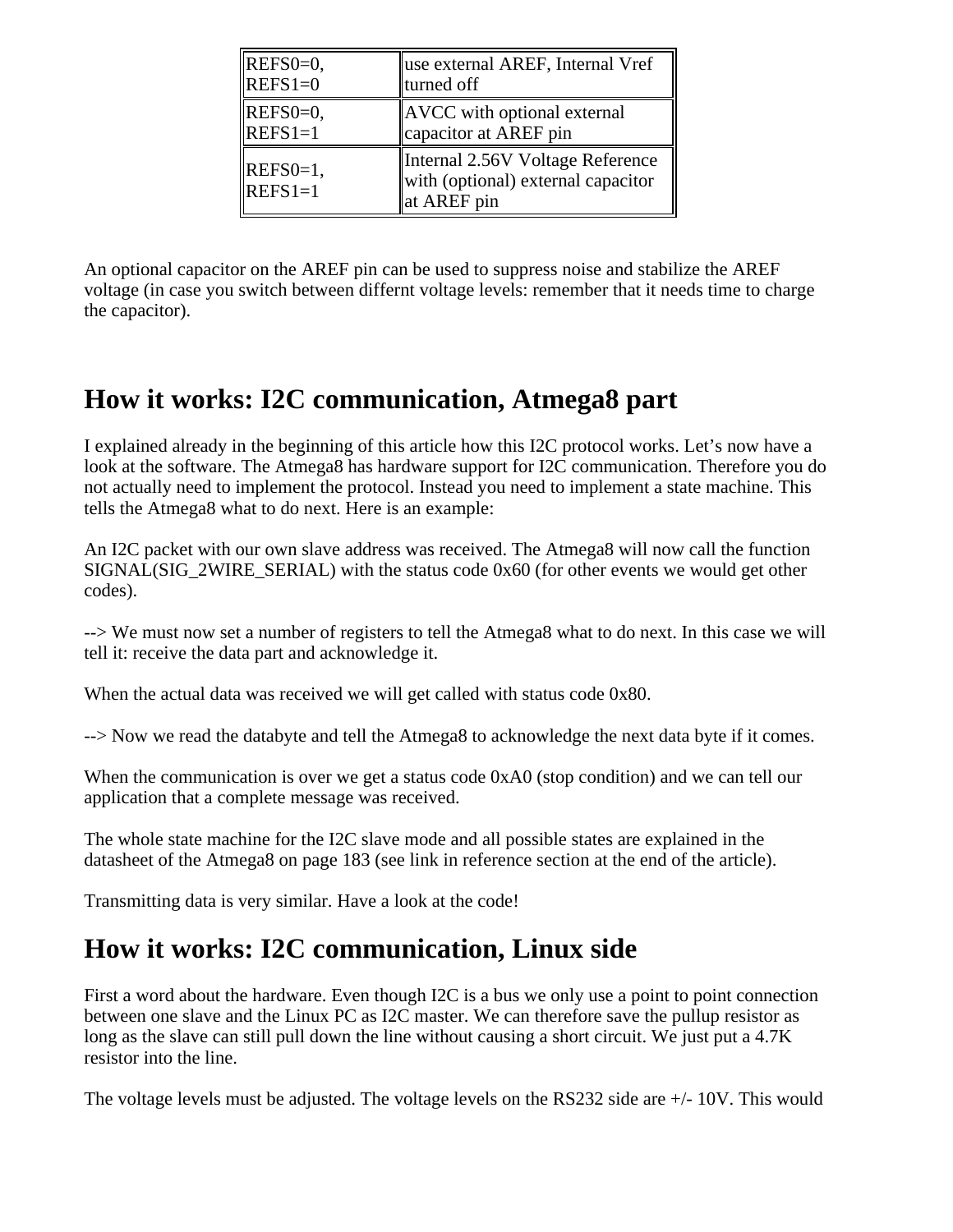be too much for the Atmeag8 but it has also an internal over voltage protection diode. We limit with the 4.7K resistors the current so much that it is sufficient to relay that protection diode for over voltage protection.

The Linux I2C software implements basically a complete I2C stack. This is because I wanted to have a little command line utility which does not need any special library or kernel module. It should just work on its own.

If you look into the file i2c\_m.c (see download) you can see that really every I2C message is build bit by bit.

To generate the "bits" we must toggle the physical pins on the rc232 interface. This is done with ioctl calls:

```
 // set RTS pin:
 int arg=TIOCM_RTS;
 ioctl(fd, TIOCMBIS, &arg);
```
... or to produce a zero:

 // clear RTS pin: int arg=TIOCM\_RTS; ioctl(fd, TIOCMBIC, &arg);

If you want to port this stack to a different OS then you just change these lines. The rest is plain C and independent of the operating system.

#### **How to mount the outdoor sensor**

The outdoor sensor must be protected properly against rain (and sun). You can try to wrap it into some plastic but I don't recommend this. No matter how tight you tie it, water will eventually come in and stay in there. The NTC is quite robust and it does not matter if it gets a bit humid as long as it can dry again. Use a up-side down mounted tablet tube which you leave open at the bottom. This way any water will be able to get out again.



## **Conclusion**

I am now using the thermometer for 2 years and I really like it because you can read it out directly on the display and you have the possibility to store all the data on your PC. You can view it there, draw graphs do statistics. Really cool.

The I2C protocol requires very little extra hardware and is optimized for transmitting or receiving small amounts of data. That is exactly what we need when we want to communicate with our own microcontroller hardware. It is really a very nice solution!